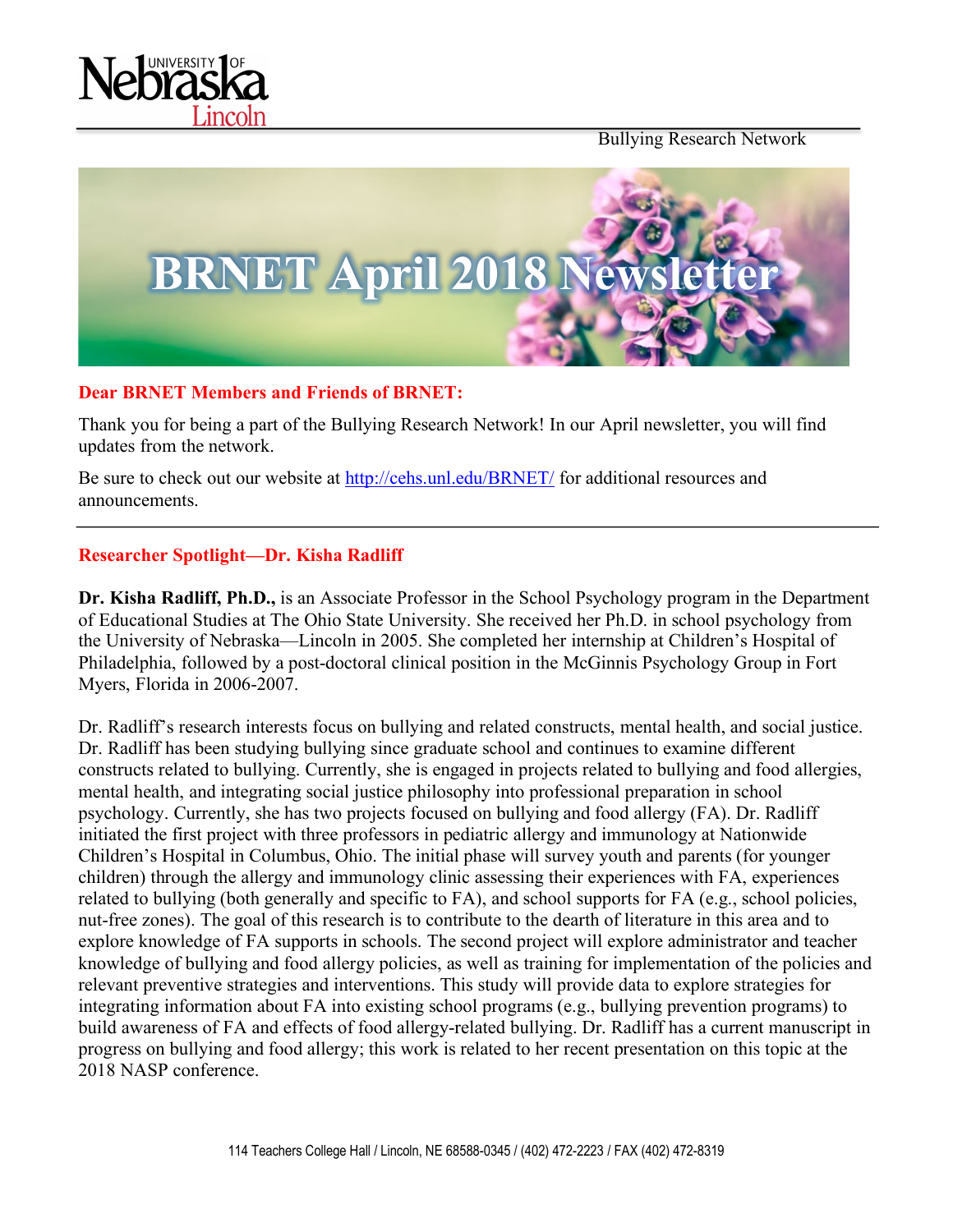#### **Selected References**

- **Radliff, K. M.,** Hall, J., & Okten, M. (2017) School bullying. In T.K. Shackelford & V.A. Weekes-Shackelford (Eds.), *Encyclopedia of Evolutionary Psychological Science*. Advance online publication. doi:10.1007/978-3-319-16999-6\_2491-1
- **Radliff, K. M.,** Zeanah, K. L., & Wheaton, J. E. (2017). Do drugs cause violence? In P. Sturmey (Ed.), *The Wiley Handbook of Violence and Aggression, Volume 1: Definition, Conception, and Development*. Advance online publication. doi: 10.1002/9781119057574.whbva030
- **Radliff, K. M.,** Wang, C., & Swearer, S.M. (2016). Bullying perpetration and peer victimization: An examination of cognitive and psychosocial constructs. *Journal of Interpersonal Violence, 31*(11). [Online 2015] doi: 10.1177/0886260515572476

## **BRNET New Members!**

BRNET has a current total of 202 members! Welcome to the BRNET, **Drs. Mubarak Rahamathulla**, **Scott Ross**, and **Ryan Broll**.

Please send recommendations for potential BRNET members (i.e., faculty, researchers, and clinicians who are conducting research on bullying or related topics) to Drs. Shelley Hymel, Susan Swearer, or to bullyresearchnet@gmail.com.

*If you have recently joined BRNET and have not yet provided your information, please send the following to bullyresearchnet@gmail.com.*

- 1) contact information that can be posted on the website;
- 2) a brief biography of you and your work;
- 3) a list of current/ongoing projects in this area;
- 4) an annotated bibliography of your work in this area (i.e., full reference plus a few sentences about the work), and;
- 5) relevant web-based links you would like to share.

#### **Friends of BRNET**

Friends of BRNET is a group of graduate students, administrators, parents, and individuals who are interested in learning more about the Bullying Research Network. Friends of BRNET receive our monthly e-newsletter. If you are interested in becoming a Friend of BRNET or want to refer someone to Friends of BRNET, please email Ana Damme, the BRNET Coordinator, at bullyresearchnet@gmail.com with the following information: name, title, address, and email address.

## **BRNET Member Grant/Funding Announcements**

Receipt of funding facilitates the BRNET mission to conduct interdisciplinary research related to bullying and aggression, with particular attention being paid to the link between basic and applied research. Thus, the BRNET directors are excited to offer members a new opportunity to share grants (and other sources of funding) they have received for their research projects.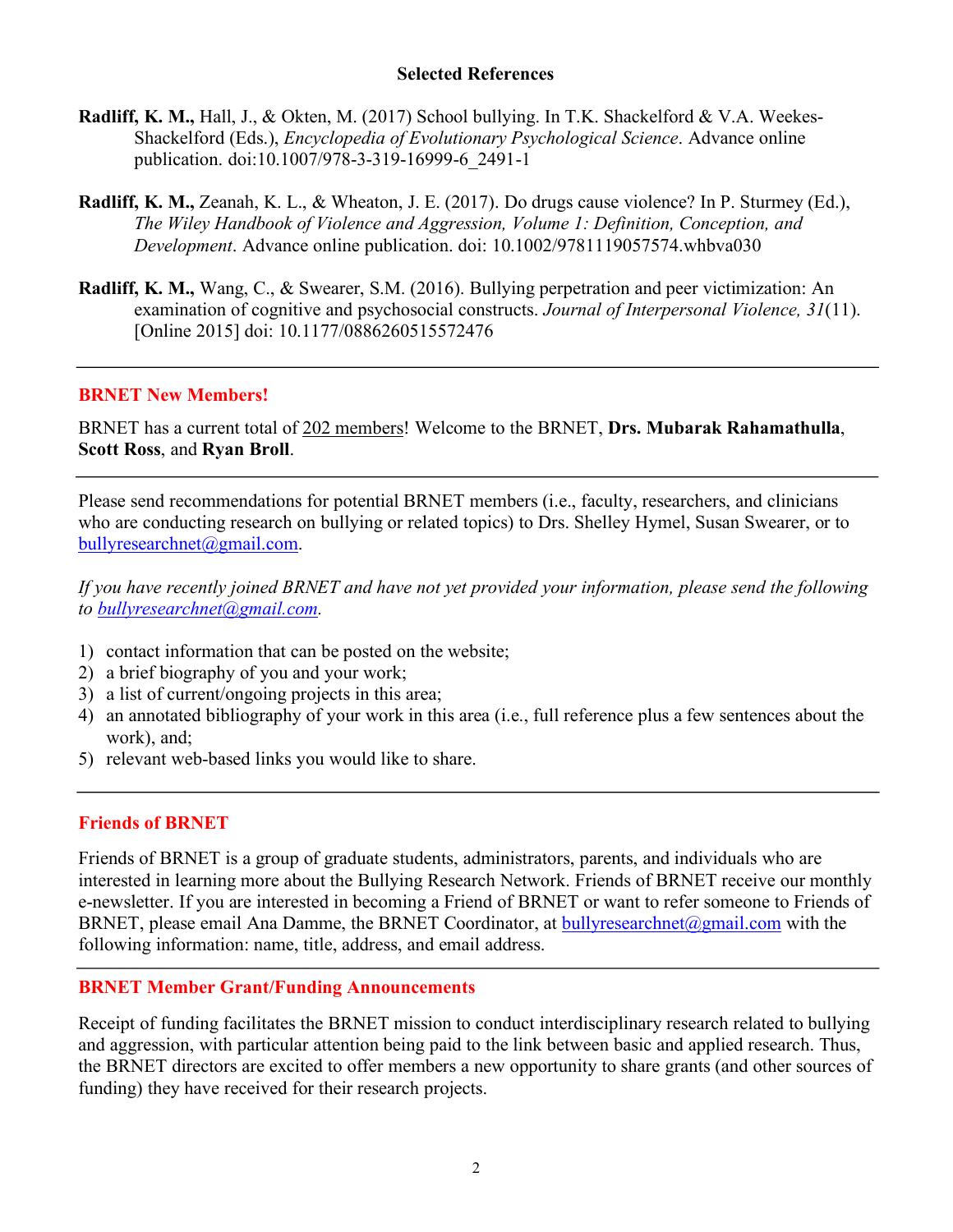Funding varies across countries and is not limited to federal grants. If you are interested in sharing your grants or funding with other BRNET members, please send an abstract of the research funding along with the funding source to bully research net  $\omega$  gmail.com and we will post the information on our website.

### **BRNET MEMBER ANNOUNCEMENTS**

# **(1) Call for Action to Prevent Gun Violence in the United States of America.**

The Bullying Research Network and many BRNET members have signed the attached "Call for Action" to demand that federal and state authorities take immediate action to prevent gun violence in the United States. The call for action can be found here: https://curry.virginia.edu/prevent-gun-violence.

# **(2) New Job Opportunity—National Anti-Bullying Research and Resource Centre**

The Dublin City University (DCU) is a research-intensive, globally-engaged, dynamic institution that is distinguished by both the quality and impact of its graduates and its focus on the translation of knowledge into societal and economic benefit. The National Anti-Bullying Research and Resource Centre is offering a full-time postdoctoral research who will work with colleagues at the Centre on a study related to tackling workplace bullying in healthcare professions and services. For more information about the position, please visit the following website:

http://www.dcu.ie/sites/default/files/hr/postdoctoral\_researcher\_in\_bullying\_abc\_4.5\_year\_contract.pdf.

# **(3) World Anti-Bullying Forum in Dublin, Ireland**

The second World Anti-Bullying Forum will take place in Dublin, Ireland on June 4-6th 2019. This is an international peer-review conference with a particular focus on bullying among children and adolescents. Opening of abstract submission starts on June 2018 and the closing date of abstract submission is 30 November 2018. See the website of the conference: http://wabf2019.com. BRNET co-founders, Dr. Susan Swearer and Dr. Shelley Hymel, are among the keynote speakers.

## **(4) New Job Opportunity—Bullying Prevention and Education Senior Implementation Consultant**

A new position is currently open at the Colorado Department of Education (CDE) for a Bullying Prevention and Education Senior Implementation Consultant. This position involves working as part of the School Bullying Prevention and Education Grant (BPEG) team at CDE to improve the implementation and evaluation of the Bullying Prevention in Positive Behavioral Interventions and Supports (BP-PBIS) program in grantee schools. For more information including minimum qualifications, major duties and responsibilities, and salary range, please view the job posting on CDE's website here: https://www.cde.state.co.us/cdemgmt/hr/jobs

# **(5) Open Positions for Senior Program Administrators**

The School Climate Transformation Project (SCTP) is currently seeking two Senior Program Administrators to provide training and consultation to schools in school climate assessment; school climate improvement planning, implementation, and progress monitoring; and the evaluation of school climate support. SCTP is a partnership between the New Jersey Department of Education and Rutgers University to promote school climate improvement in schools.

Both Senior Program Administrators will provide consultation, technical assistance, and training to New Jersey schools. One of the Senior Program Administrators will also support the implementation of an